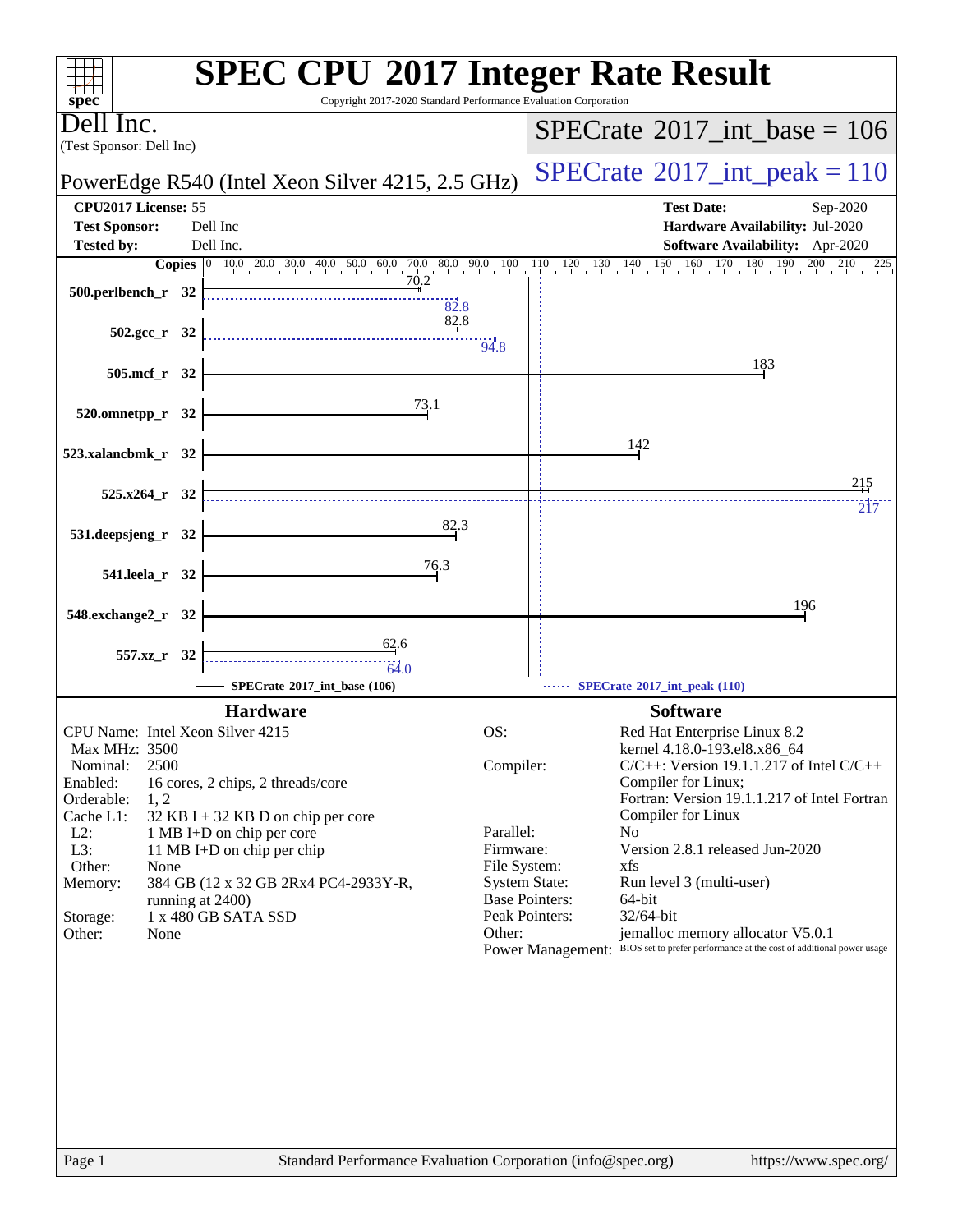# **[SPEC CPU](http://www.spec.org/auto/cpu2017/Docs/result-fields.html#SPECCPU2017IntegerRateResult)[2017 Integer Rate Result](http://www.spec.org/auto/cpu2017/Docs/result-fields.html#SPECCPU2017IntegerRateResult)**

Copyright 2017-2020 Standard Performance Evaluation Corporation

#### Dell Inc.

**[spec](http://www.spec.org/)**

 $+\ +$ 

(Test Sponsor: Dell Inc)

## $SPECTate@2017_int\_base = 106$

# PowerEdge R540 (Intel Xeon Silver 4215, 2.5 GHz)  $\left|$  [SPECrate](http://www.spec.org/auto/cpu2017/Docs/result-fields.html#SPECrate2017intpeak)<sup>®</sup>[2017\\_int\\_peak = 1](http://www.spec.org/auto/cpu2017/Docs/result-fields.html#SPECrate2017intpeak)10

**[Tested by:](http://www.spec.org/auto/cpu2017/Docs/result-fields.html#Testedby)** Dell Inc. **[Software Availability:](http://www.spec.org/auto/cpu2017/Docs/result-fields.html#SoftwareAvailability)** Apr-2020

**[CPU2017 License:](http://www.spec.org/auto/cpu2017/Docs/result-fields.html#CPU2017License)** 55 **[Test Date:](http://www.spec.org/auto/cpu2017/Docs/result-fields.html#TestDate)** Sep-2020 **[Test Sponsor:](http://www.spec.org/auto/cpu2017/Docs/result-fields.html#TestSponsor)** Dell Inc **[Hardware Availability:](http://www.spec.org/auto/cpu2017/Docs/result-fields.html#HardwareAvailability)** Jul-2020

#### **[Results Table](http://www.spec.org/auto/cpu2017/Docs/result-fields.html#ResultsTable)**

| <b>Base</b>                       |               |                |            | <b>Peak</b>    |             |                |       |               |                |              |                |              |                |              |
|-----------------------------------|---------------|----------------|------------|----------------|-------------|----------------|-------|---------------|----------------|--------------|----------------|--------------|----------------|--------------|
| <b>Benchmark</b>                  | <b>Copies</b> | <b>Seconds</b> | Ratio      | <b>Seconds</b> | Ratio       | <b>Seconds</b> | Ratio | <b>Copies</b> | <b>Seconds</b> | <b>Ratio</b> | <b>Seconds</b> | <b>Ratio</b> | <b>Seconds</b> | <b>Ratio</b> |
| $500.$ perlbench_r                | 32            | 725            | 70.2       | 721            | 70.7        |                |       | 32            | 615            | 82.8         | 614            | 82.9         |                |              |
| $502.\text{gcc}$ <sub>r</sub>     | 32            | 545            | 83.2       | 547            | 82.8        |                |       | 32            | 478            | 94.8         | 474            | 95.5         |                |              |
| $505$ .mcf r                      | 32            | 282            | 183        | 283            | 183         |                |       | 32            | 282            | 183          | 283            | <u>183</u>   |                |              |
| 520.omnetpp_r                     | 32            | 573            | 73.2       | 575            | 73.1        |                |       | 32            | 573            | 73.2         | 575            | 73.1         |                |              |
| 523.xalancbmk r                   | 32            | 237            | 142        | 238            | <u> 142</u> |                |       | 32            | 237            | 142          | 238            | <u>142</u>   |                |              |
| 525.x264 r                        | 32            | 258            | 217        | 260            | 215         |                |       | 32            | 258            | 217          | 250            | 224          |                |              |
| 531.deepsjeng_r                   | 32            | 445            | 82.3       | 445            | 82.5        |                |       | 32            | 445            | 82.3         | 445            | 82.5         |                |              |
| 541.leela r                       | 32            | 695            | 76.3       | 693            | 76.5        |                |       | 32            | 695            | 76.3         | 693            | 76.5         |                |              |
| 548.exchange2_r                   | 32            | 427            | 196        | 427            | 196         |                |       | 32            | 427            | <u>196</u>   | 427            | 196          |                |              |
| 557.xz r                          | 32            | 552            | 62.6       | 552            | 62.7        |                |       | 32            | 539            | 64.1         | 540            | 64.0         |                |              |
| $SPECrate^{\circ}2017$ int base = |               |                | 106        |                |             |                |       |               |                |              |                |              |                |              |
| $SPECrate^{\circ}2017$ int peak = |               |                | <b>110</b> |                |             |                |       |               |                |              |                |              |                |              |

Results appear in the [order in which they were run.](http://www.spec.org/auto/cpu2017/Docs/result-fields.html#RunOrder) Bold underlined text [indicates a median measurement.](http://www.spec.org/auto/cpu2017/Docs/result-fields.html#Median)

#### **[Compiler Notes](http://www.spec.org/auto/cpu2017/Docs/result-fields.html#CompilerNotes)**

The inconsistent Compiler version information under Compiler Version section is due to a discrepancy in Intel Compiler. The correct version of C/C++ compiler is: Version 19.1.1.217 Build 20200306 Compiler for Linux The correct version of Fortran compiler is: Version 19.1.1.217 Build 20200306 Compiler for Linux

#### **[Submit Notes](http://www.spec.org/auto/cpu2017/Docs/result-fields.html#SubmitNotes)**

 The numactl mechanism was used to bind copies to processors. The config file option 'submit' was used to generate numactl commands to bind each copy to a specific processor. For details, please see the config file.

### **[Operating System Notes](http://www.spec.org/auto/cpu2017/Docs/result-fields.html#OperatingSystemNotes)**

Stack size set to unlimited using "ulimit -s unlimited"

### **[Environment Variables Notes](http://www.spec.org/auto/cpu2017/Docs/result-fields.html#EnvironmentVariablesNotes)**

```
Environment variables set by runcpu before the start of the run:
LD_LIBRARY_PATH =
      "/home/cpu2017-ic19.1u1/lib/intel64:/home/cpu2017-ic19.1u1/lib/ia32:/hom
      e/cpu2017-ic19.1u1/je5.0.1-32"
MALLOC_CONF = "retain:true"
```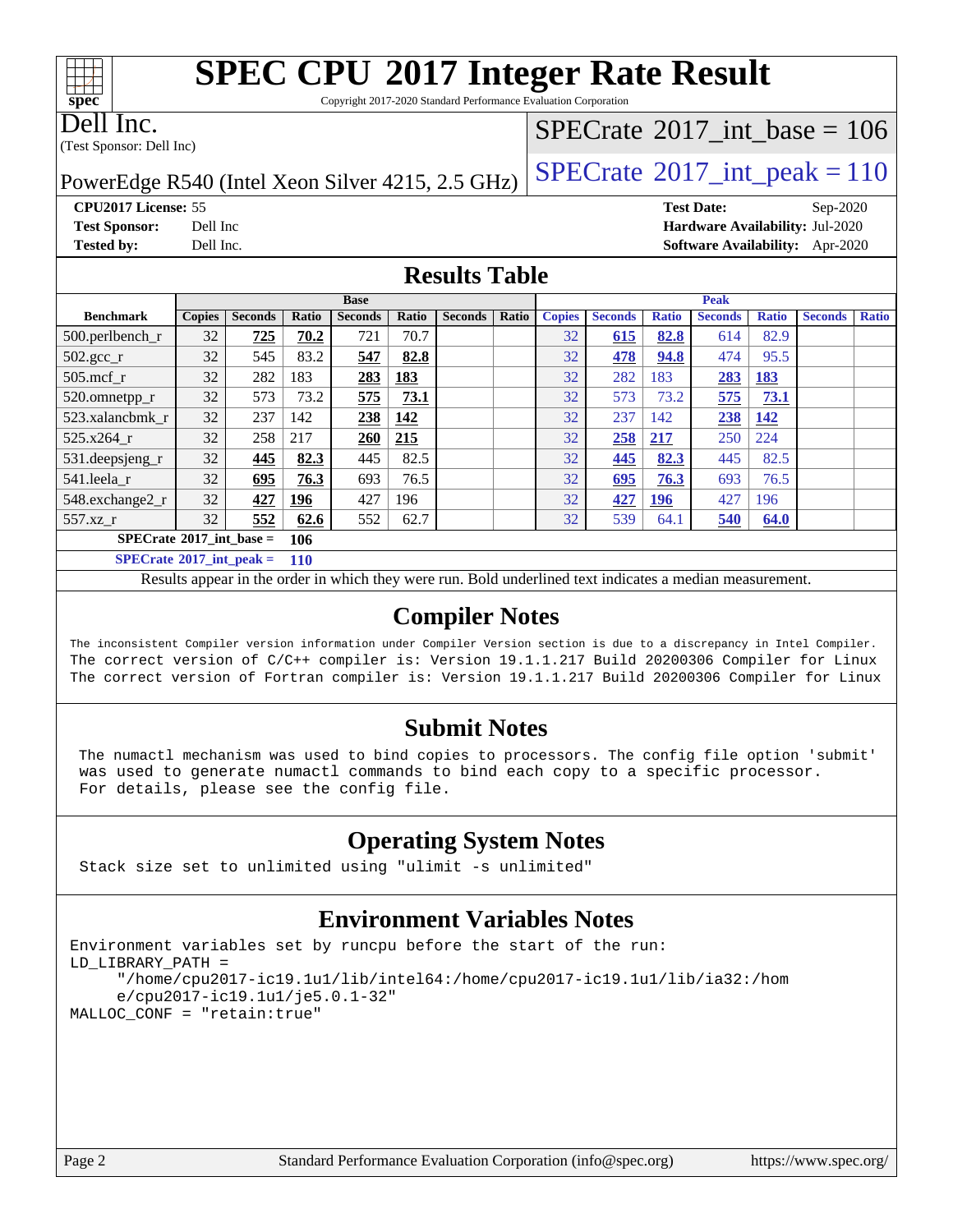#### $+\hskip -1.5pt +\hskip -1.5pt +$ **[spec](http://www.spec.org/)**

# **[SPEC CPU](http://www.spec.org/auto/cpu2017/Docs/result-fields.html#SPECCPU2017IntegerRateResult)[2017 Integer Rate Result](http://www.spec.org/auto/cpu2017/Docs/result-fields.html#SPECCPU2017IntegerRateResult)**

Copyright 2017-2020 Standard Performance Evaluation Corporation

(Test Sponsor: Dell Inc) Dell Inc.

 $SPECrate$ <sup>®</sup>[2017\\_int\\_base =](http://www.spec.org/auto/cpu2017/Docs/result-fields.html#SPECrate2017intbase) 106

PowerEdge R540 (Intel Xeon Silver 4215, 2.5 GHz)  $\left|$  [SPECrate](http://www.spec.org/auto/cpu2017/Docs/result-fields.html#SPECrate2017intpeak)<sup>®</sup>[2017\\_int\\_peak = 1](http://www.spec.org/auto/cpu2017/Docs/result-fields.html#SPECrate2017intpeak)10

**[CPU2017 License:](http://www.spec.org/auto/cpu2017/Docs/result-fields.html#CPU2017License)** 55 **[Test Date:](http://www.spec.org/auto/cpu2017/Docs/result-fields.html#TestDate)** Sep-2020 **[Test Sponsor:](http://www.spec.org/auto/cpu2017/Docs/result-fields.html#TestSponsor)** Dell Inc **[Hardware Availability:](http://www.spec.org/auto/cpu2017/Docs/result-fields.html#HardwareAvailability)** Jul-2020 **[Tested by:](http://www.spec.org/auto/cpu2017/Docs/result-fields.html#Testedby)** Dell Inc. **[Software Availability:](http://www.spec.org/auto/cpu2017/Docs/result-fields.html#SoftwareAvailability)** Apr-2020

#### **[General Notes](http://www.spec.org/auto/cpu2017/Docs/result-fields.html#GeneralNotes)**

 Binaries compiled on a system with 1x Intel Core i9-7980XE CPU + 64GB RAM memory using Redhat Enterprise Linux 8.0 NA: The test sponsor attests, as of date of publication, that CVE-2017-5754 (Meltdown) is mitigated in the system as tested and documented. Yes: The test sponsor attests, as of date of publication, that CVE-2017-5753 (Spectre variant 1) is mitigated in the system as tested and documented. Yes: The test sponsor attests, as of date of publication, that CVE-2017-5715 (Spectre variant 2) is mitigated in the system as tested and documented. jemalloc, a general purpose malloc implementation built with the RedHat Enterprise 7.5, and the system compiler gcc 4.8.5 sources available from jemalloc.net or<https://github.com/jemalloc/jemalloc/releases> **[Platform Notes](http://www.spec.org/auto/cpu2017/Docs/result-fields.html#PlatformNotes)** BIOS settings: Virtualization Technology disabled System Profile set to Custom CPU Performance set to Maximum Performance C States set to Autonomous C1E disabled Uncore Frequency set to Dynamic Energy Efficiency Policy set to Performance Memory Patrol Scrub set to standard Logical Processor enabled CPU Interconnect Bus Link Power Management disabled PCI ASPM L1 Link Power Management disabled UPI Prefetch enabled LLC Prefetch disabled Dead Line LLC Alloc enabled Directory AtoS disabled Sysinfo program /home/cpu2017-ic19.1u1/bin/sysinfo Rev: r6365 of 2019-08-21 295195f888a3d7edb1e6e46a485a0011 running on RHEL-8-2-SUT Wed Sep 16 08:40:03 2020 SUT (System Under Test) info as seen by some common utilities. For more information on this section, see <https://www.spec.org/cpu2017/Docs/config.html#sysinfo> From /proc/cpuinfo model name : Intel(R) Xeon(R) Silver 4215 CPU @ 2.50GHz 2 "physical id"s (chips) 32 "processors" cores, siblings (Caution: counting these is hw and system dependent. The following excerpts from /proc/cpuinfo might not be reliable. Use with caution.) cpu cores : 8 **(Continued on next page)**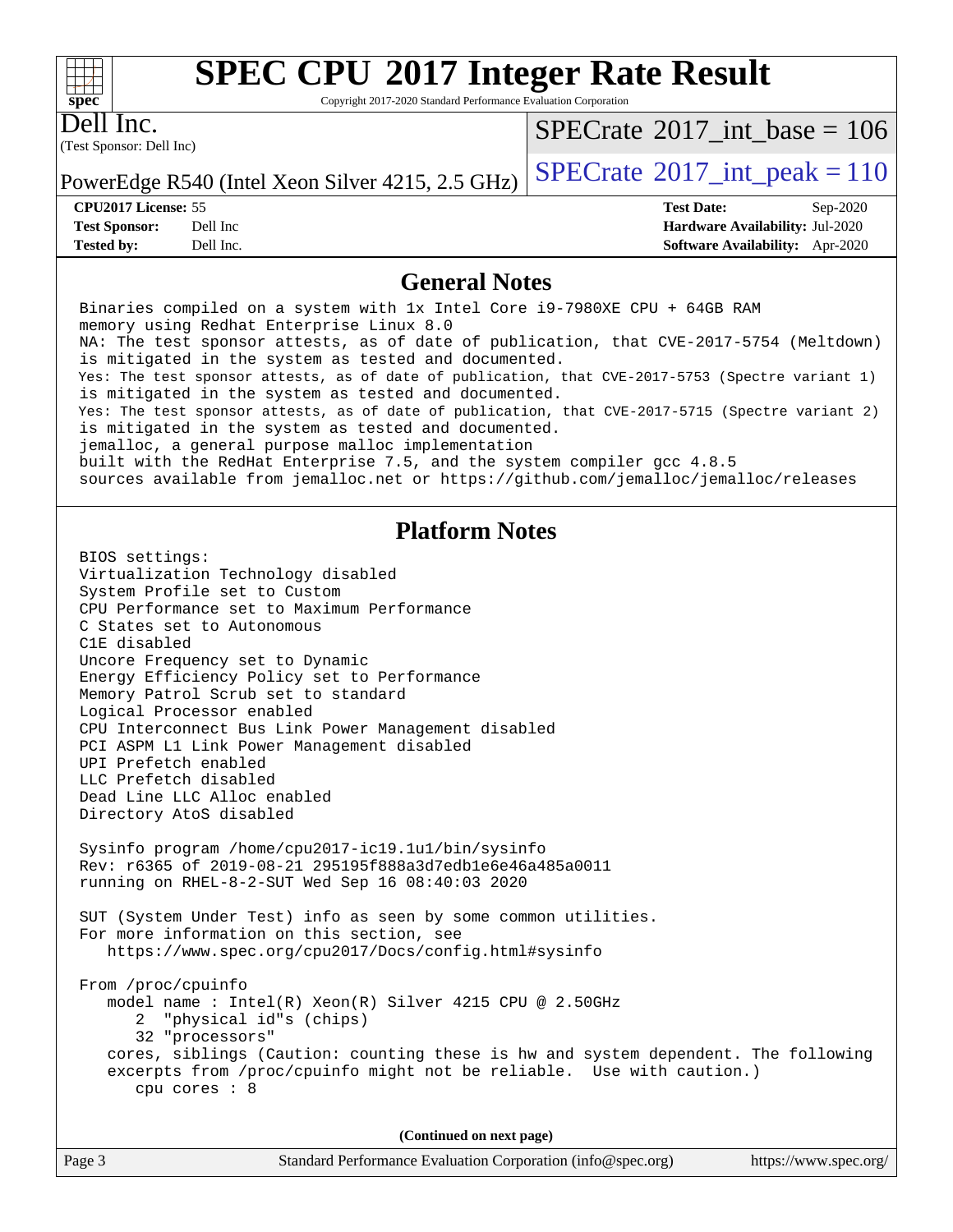| $spec^*$          |                                                   | Copyright 2017-2020 Standard Performance Evaluation Corporation                                                                                                        |                                             |                                 |
|-------------------|---------------------------------------------------|------------------------------------------------------------------------------------------------------------------------------------------------------------------------|---------------------------------------------|---------------------------------|
| Dell Inc.         |                                                   |                                                                                                                                                                        | $SPECTate$ <sup>®</sup> 2017_int_base = 106 |                                 |
|                   | (Test Sponsor: Dell Inc)                          |                                                                                                                                                                        |                                             |                                 |
|                   |                                                   | PowerEdge R540 (Intel Xeon Silver 4215, 2.5 GHz)                                                                                                                       | $SPECTate$ <sup>®</sup> 2017_int_peak = 110 |                                 |
|                   | CPU2017 License: 55                               |                                                                                                                                                                        | <b>Test Date:</b>                           | Sep-2020                        |
|                   | <b>Test Sponsor:</b><br>Dell Inc                  |                                                                                                                                                                        |                                             | Hardware Availability: Jul-2020 |
| <b>Tested by:</b> | Dell Inc.                                         |                                                                                                                                                                        |                                             | Software Availability: Apr-2020 |
|                   |                                                   | <b>Platform Notes (Continued)</b>                                                                                                                                      |                                             |                                 |
|                   | siblings : 16                                     |                                                                                                                                                                        |                                             |                                 |
|                   | physical 0: cores 0 1 2 3 4 5 6 7                 |                                                                                                                                                                        |                                             |                                 |
|                   | physical 1: cores 0 1 2 3 4 5 6 7                 |                                                                                                                                                                        |                                             |                                 |
|                   | From 1scpu:                                       |                                                                                                                                                                        |                                             |                                 |
|                   | Architecture:                                     | x86 64                                                                                                                                                                 |                                             |                                 |
|                   | $CPU$ op-mode( $s$ ):                             | $32$ -bit, $64$ -bit                                                                                                                                                   |                                             |                                 |
|                   | Byte Order:                                       | Little Endian                                                                                                                                                          |                                             |                                 |
|                   | CPU(s):                                           | 32                                                                                                                                                                     |                                             |                                 |
|                   | On-line CPU(s) list: $0-31$                       |                                                                                                                                                                        |                                             |                                 |
|                   | Thread(s) per core:                               | 2                                                                                                                                                                      |                                             |                                 |
|                   | Core(s) per socket:<br>Socket(s):                 | 8<br>2                                                                                                                                                                 |                                             |                                 |
|                   | NUMA $node(s)$ :                                  | $\overline{2}$                                                                                                                                                         |                                             |                                 |
|                   | Vendor ID:                                        | GenuineIntel                                                                                                                                                           |                                             |                                 |
|                   | CPU family:                                       | 6                                                                                                                                                                      |                                             |                                 |
|                   | Model:                                            | 85                                                                                                                                                                     |                                             |                                 |
|                   | Model name:                                       | $Intel(R) Xeon(R) Silver 4215 CPU @ 2.50GHz$                                                                                                                           |                                             |                                 |
|                   | Stepping:                                         | 6                                                                                                                                                                      |                                             |                                 |
|                   | CPU MHz:                                          | 1000.046                                                                                                                                                               |                                             |                                 |
|                   | $CPU$ max $MHz$ :<br>CPU min MHz:                 | 3500.0000<br>1000.0000                                                                                                                                                 |                                             |                                 |
|                   | BogoMIPS:                                         | 5000.00                                                                                                                                                                |                                             |                                 |
|                   | Virtualization:                                   | $VT - x$                                                                                                                                                               |                                             |                                 |
|                   | L1d cache:                                        | 32K                                                                                                                                                                    |                                             |                                 |
|                   | Lli cache:                                        | 32K                                                                                                                                                                    |                                             |                                 |
|                   | $L2$ cache:                                       | 1024K                                                                                                                                                                  |                                             |                                 |
|                   | L3 cache:                                         | 11264K                                                                                                                                                                 |                                             |                                 |
|                   | NUMA $node0$ $CPU(s)$ :                           | 0, 2, 4, 6, 8, 10, 12, 14, 16, 18, 20, 22, 24, 26, 28, 30                                                                                                              |                                             |                                 |
|                   | Flaqs:                                            | NUMA nodel CPU(s): 1, 3, 5, 7, 9, 11, 13, 15, 17, 19, 21, 23, 25, 27, 29, 31<br>fpu vme de pse tsc msr pae mce cx8 apic sep mtrr pge mca cmov                          |                                             |                                 |
|                   |                                                   | pat pse36 clflush dts acpi mmx fxsr sse sse2 ss ht tm pbe syscall nx pdpelgb rdtscp                                                                                    |                                             |                                 |
|                   |                                                   | lm constant_tsc art arch_perfmon pebs bts rep_good nopl xtopology nonstop_tsc cpuid                                                                                    |                                             |                                 |
|                   |                                                   | aperfmperf pni pclmulqdq dtes64 monitor ds_cpl vmx smx est tm2 ssse3 sdbg fma cx16                                                                                     |                                             |                                 |
|                   |                                                   | xtpr pdcm pcid dca sse4_1 sse4_2 x2apic movbe popcnt tsc_deadline_timer aes xsave                                                                                      |                                             |                                 |
|                   |                                                   | avx f16c rdrand lahf_lm abm 3dnowprefetch cpuid_fault epb cat_13 cdp_13                                                                                                |                                             |                                 |
|                   |                                                   | invpcid_single intel_ppin ssbd mba ibrs ibpb stibp ibrs_enhanced tpr_shadow vnmi                                                                                       |                                             |                                 |
|                   |                                                   | flexpriority ept vpid fsgsbase tsc_adjust bmil hle avx2 smep bmi2 erms invpcid rtm<br>cqm mpx rdt_a avx512f avx512dq rdseed adx smap clflushopt clwb intel_pt avx512cd |                                             |                                 |
|                   |                                                   | avx512bw avx512vl xsaveopt xsavec xgetbv1 xsaves cqm_llc cqm_occup_llc cqm_mbm_total                                                                                   |                                             |                                 |
|                   |                                                   | cqm_mbm_local dtherm ida arat pln pts pku ospke avx512_vnni md_clear flush_l1d                                                                                         |                                             |                                 |
|                   | arch_capabilities                                 |                                                                                                                                                                        |                                             |                                 |
|                   | /proc/cpuinfo cache data<br>cache size : 11264 KB |                                                                                                                                                                        |                                             |                                 |
|                   |                                                   | From numactl --hardware WARNING: a numactl 'node' might or might not correspond to a                                                                                   |                                             |                                 |
|                   |                                                   | (Continued on next page)                                                                                                                                               |                                             |                                 |
| Page 4            |                                                   | Standard Performance Evaluation Corporation (info@spec.org)                                                                                                            |                                             | https://www.spec.org/           |

**[SPEC CPU](http://www.spec.org/auto/cpu2017/Docs/result-fields.html#SPECCPU2017IntegerRateResult)[2017 Integer Rate Result](http://www.spec.org/auto/cpu2017/Docs/result-fields.html#SPECCPU2017IntegerRateResult)**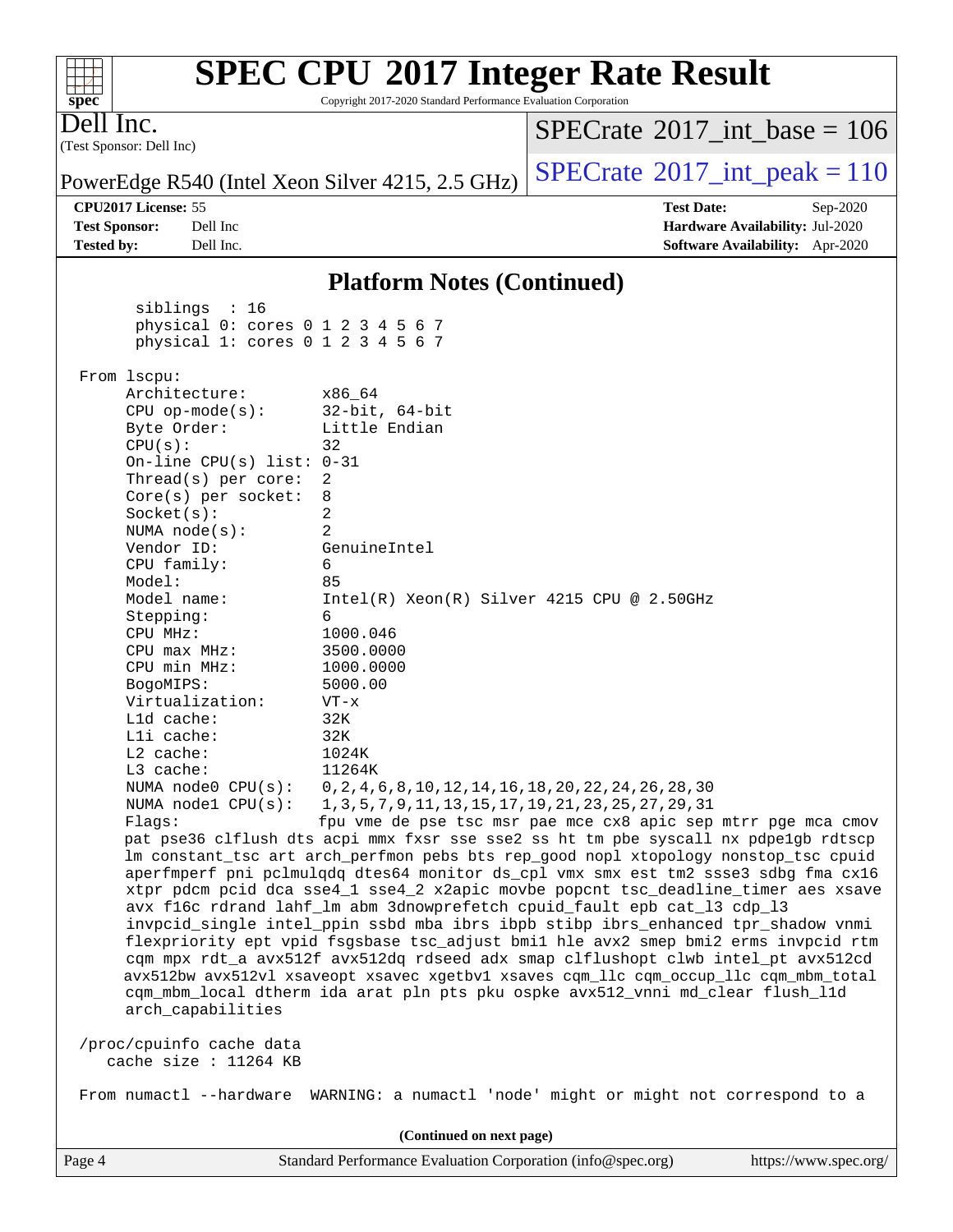#### $+\ +$ **[spec](http://www.spec.org/)**

# **[SPEC CPU](http://www.spec.org/auto/cpu2017/Docs/result-fields.html#SPECCPU2017IntegerRateResult)[2017 Integer Rate Result](http://www.spec.org/auto/cpu2017/Docs/result-fields.html#SPECCPU2017IntegerRateResult)**

Copyright 2017-2020 Standard Performance Evaluation Corporation

(Test Sponsor: Dell Inc) Dell Inc.

 $SPECrate$ <sup>®</sup>[2017\\_int\\_base =](http://www.spec.org/auto/cpu2017/Docs/result-fields.html#SPECrate2017intbase) 106

PowerEdge R540 (Intel Xeon Silver 4215, 2.5 GHz)  $\left|$  [SPECrate](http://www.spec.org/auto/cpu2017/Docs/result-fields.html#SPECrate2017intpeak)<sup>®</sup>[2017\\_int\\_peak = 1](http://www.spec.org/auto/cpu2017/Docs/result-fields.html#SPECrate2017intpeak)10

#### **[CPU2017 License:](http://www.spec.org/auto/cpu2017/Docs/result-fields.html#CPU2017License)** 55 **[Test Date:](http://www.spec.org/auto/cpu2017/Docs/result-fields.html#TestDate)** Sep-2020

**[Test Sponsor:](http://www.spec.org/auto/cpu2017/Docs/result-fields.html#TestSponsor)** Dell Inc **[Hardware Availability:](http://www.spec.org/auto/cpu2017/Docs/result-fields.html#HardwareAvailability)** Jul-2020 **[Tested by:](http://www.spec.org/auto/cpu2017/Docs/result-fields.html#Testedby)** Dell Inc. **[Software Availability:](http://www.spec.org/auto/cpu2017/Docs/result-fields.html#SoftwareAvailability)** Apr-2020

#### **[Platform Notes \(Continued\)](http://www.spec.org/auto/cpu2017/Docs/result-fields.html#PlatformNotes)**

 physical chip. available: 2 nodes (0-1) node 0 cpus: 0 2 4 6 8 10 12 14 16 18 20 22 24 26 28 30 node 0 size: 192074 MB node 0 free: 191374 MB node 1 cpus: 1 3 5 7 9 11 13 15 17 19 21 23 25 27 29 31 node 1 size: 193504 MB node 1 free: 192690 MB node distances: node 0 1 0: 10 21 1: 21 10 From /proc/meminfo MemTotal: 394832336 kB HugePages\_Total: 0 Hugepagesize: 2048 kB From /etc/\*release\* /etc/\*version\* os-release: NAME="Red Hat Enterprise Linux" VERSION="8.2 (Ootpa)" ID="rhel" ID\_LIKE="fedora" VERSION\_ID="8.2" PLATFORM\_ID="platform:el8" PRETTY\_NAME="Red Hat Enterprise Linux 8.2 (Ootpa)" ANSI\_COLOR="0;31" redhat-release: Red Hat Enterprise Linux release 8.2 (Ootpa) system-release: Red Hat Enterprise Linux release 8.2 (Ootpa) system-release-cpe: cpe:/o:redhat:enterprise\_linux:8.2:ga uname -a: Linux RHEL-8-2-SUT 4.18.0-193.el8.x86\_64 #1 SMP Fri Mar 27 14:35:58 UTC 2020 x86\_64 x86\_64 x86\_64 GNU/Linux Kernel self-reported vulnerability status: itlb\_multihit: KVM: Vulnerable CVE-2018-3620 (L1 Terminal Fault): Not affected Microarchitectural Data Sampling: Not affected CVE-2017-5754 (Meltdown): Not affected CVE-2018-3639 (Speculative Store Bypass): Mitigation: Speculative Store Bypass disabled via prctl and seccomp CVE-2017-5753 (Spectre variant 1): Mitigation: usercopy/swapgs barriers and \_\_user pointer sanitization CVE-2017-5715 (Spectre variant 2): Mitigation: Enhanced IBRS, IBPB: conditional, **(Continued on next page)**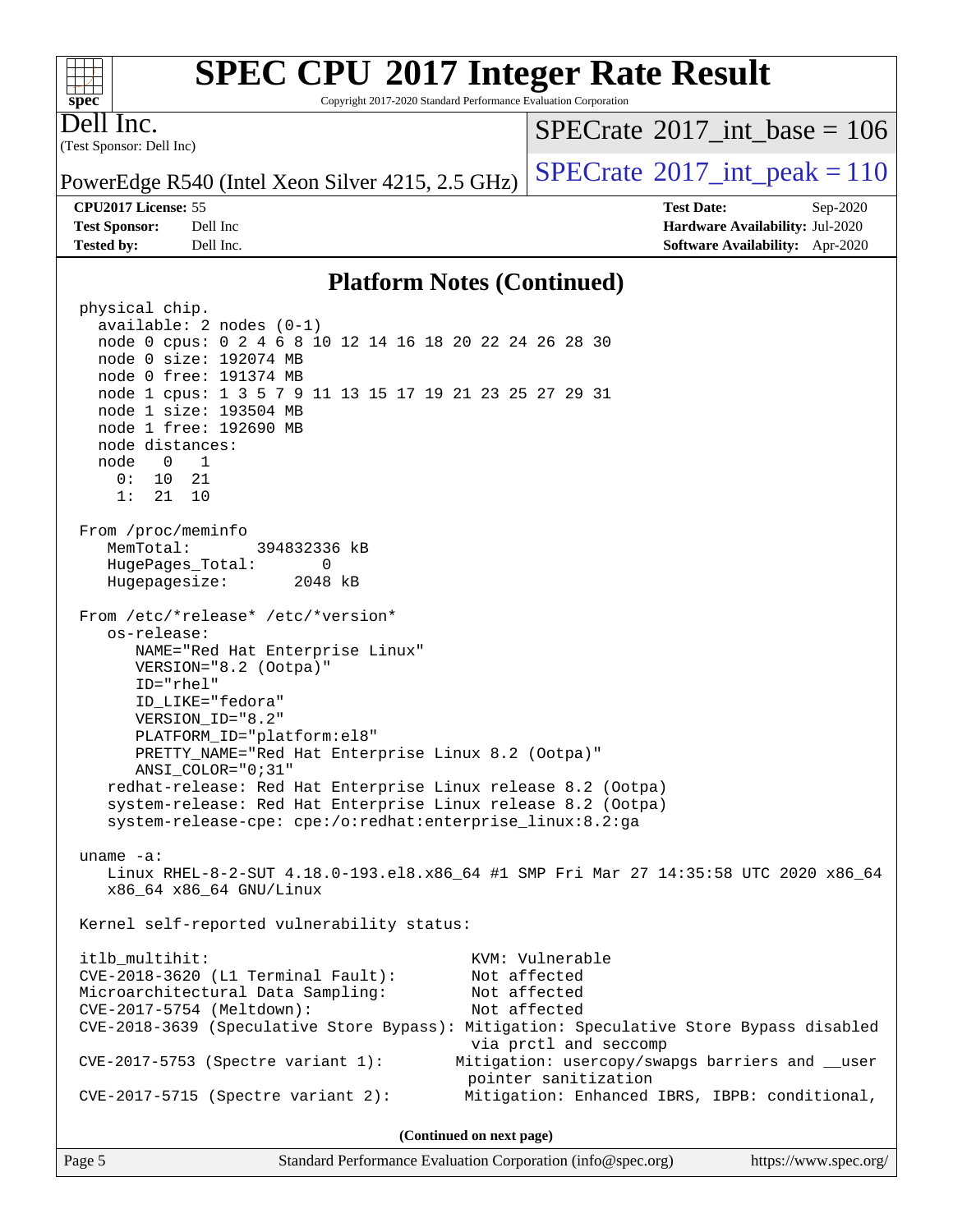#### $+\hskip -1.5pt +\hskip -1.5pt +$ **[spec](http://www.spec.org/)**

# **[SPEC CPU](http://www.spec.org/auto/cpu2017/Docs/result-fields.html#SPECCPU2017IntegerRateResult)[2017 Integer Rate Result](http://www.spec.org/auto/cpu2017/Docs/result-fields.html#SPECCPU2017IntegerRateResult)**

Copyright 2017-2020 Standard Performance Evaluation Corporation

(Test Sponsor: Dell Inc) Dell Inc.

 $SPECrate$ <sup>®</sup>[2017\\_int\\_base =](http://www.spec.org/auto/cpu2017/Docs/result-fields.html#SPECrate2017intbase) 106

PowerEdge R540 (Intel Xeon Silver 4215, 2.5 GHz)  $\left|$  [SPECrate](http://www.spec.org/auto/cpu2017/Docs/result-fields.html#SPECrate2017intpeak)<sup>®</sup>[2017\\_int\\_peak = 1](http://www.spec.org/auto/cpu2017/Docs/result-fields.html#SPECrate2017intpeak)10

**[Tested by:](http://www.spec.org/auto/cpu2017/Docs/result-fields.html#Testedby)** Dell Inc. **[Software Availability:](http://www.spec.org/auto/cpu2017/Docs/result-fields.html#SoftwareAvailability)** Apr-2020

**[CPU2017 License:](http://www.spec.org/auto/cpu2017/Docs/result-fields.html#CPU2017License)** 55 **[Test Date:](http://www.spec.org/auto/cpu2017/Docs/result-fields.html#TestDate)** Sep-2020 **[Test Sponsor:](http://www.spec.org/auto/cpu2017/Docs/result-fields.html#TestSponsor)** Dell Inc **[Hardware Availability:](http://www.spec.org/auto/cpu2017/Docs/result-fields.html#HardwareAvailability)** Jul-2020

#### **[Platform Notes \(Continued\)](http://www.spec.org/auto/cpu2017/Docs/result-fields.html#PlatformNotes)**

 RSB filling tsx\_async\_abort: Mitigation: Clear CPU buffers; SMT vulnerable

run-level 3 Sep 16 08:38 last=5

 SPEC is set to: /home/cpu2017-ic19.1u1 Filesystem Type Size Used Avail Use% Mounted on /dev/mapper/rhel-home xfs 392G 7.1G 385G 2% /home

 From /sys/devices/virtual/dmi/id BIOS: Dell Inc. 2.8.1 06/30/2020 Vendor: Dell Inc. Product: PowerEdge R540 Product Family: PowerEdge

 Additional information from dmidecode follows. WARNING: Use caution when you interpret this section. The 'dmidecode' program reads system data which is "intended to allow hardware to be accurately determined", but the intent may not be met, as there are frequent changes to hardware, firmware, and the "DMTF SMBIOS" standard. Memory:

 1x 00AD00B300AD HMA84GR7CJR4N-WM 32 GB 2 rank 2933 6x 00AD063200AD HMA84GR7CJR4N-WM 32 GB 2 rank 2933 5x 00AD069D00AD HMA84GR7CJR4N-WM 32 GB 2 rank 2933 4x Not Specified Not Specified

 (End of data from sysinfo program) Memory running at 2400

#### **[Compiler Version Notes](http://www.spec.org/auto/cpu2017/Docs/result-fields.html#CompilerVersionNotes)**

==============================================================================  $C \qquad | \; 502.\text{gcc\_r}(\text{peak})$ ------------------------------------------------------------------------------ Intel(R) C Compiler for applications running on IA-32, Version 2021.1 NextGen Build 20200304 Copyright (C) 1985-2020 Intel Corporation. All rights reserved. ------------------------------------------------------------------------------ ============================================================================== C | 500.perlbench\_r(base) 502.gcc\_r(base) 505.mcf\_r(base, peak) | 525.x264\_r(base, peak) 557.xz\_r(base) ------------------------------------------------------------------------------ Intel(R) C Compiler for applications running on Intel(R) 64, Version 2021.1 NextGen Build 20200304 Copyright (C) 1985-2020 Intel Corporation. All rights reserved. ------------------------------------------------------------------------------ **(Continued on next page)**

| Page 6 |  |
|--------|--|
|--------|--|

Page 6 Standard Performance Evaluation Corporation [\(info@spec.org\)](mailto:info@spec.org) <https://www.spec.org/>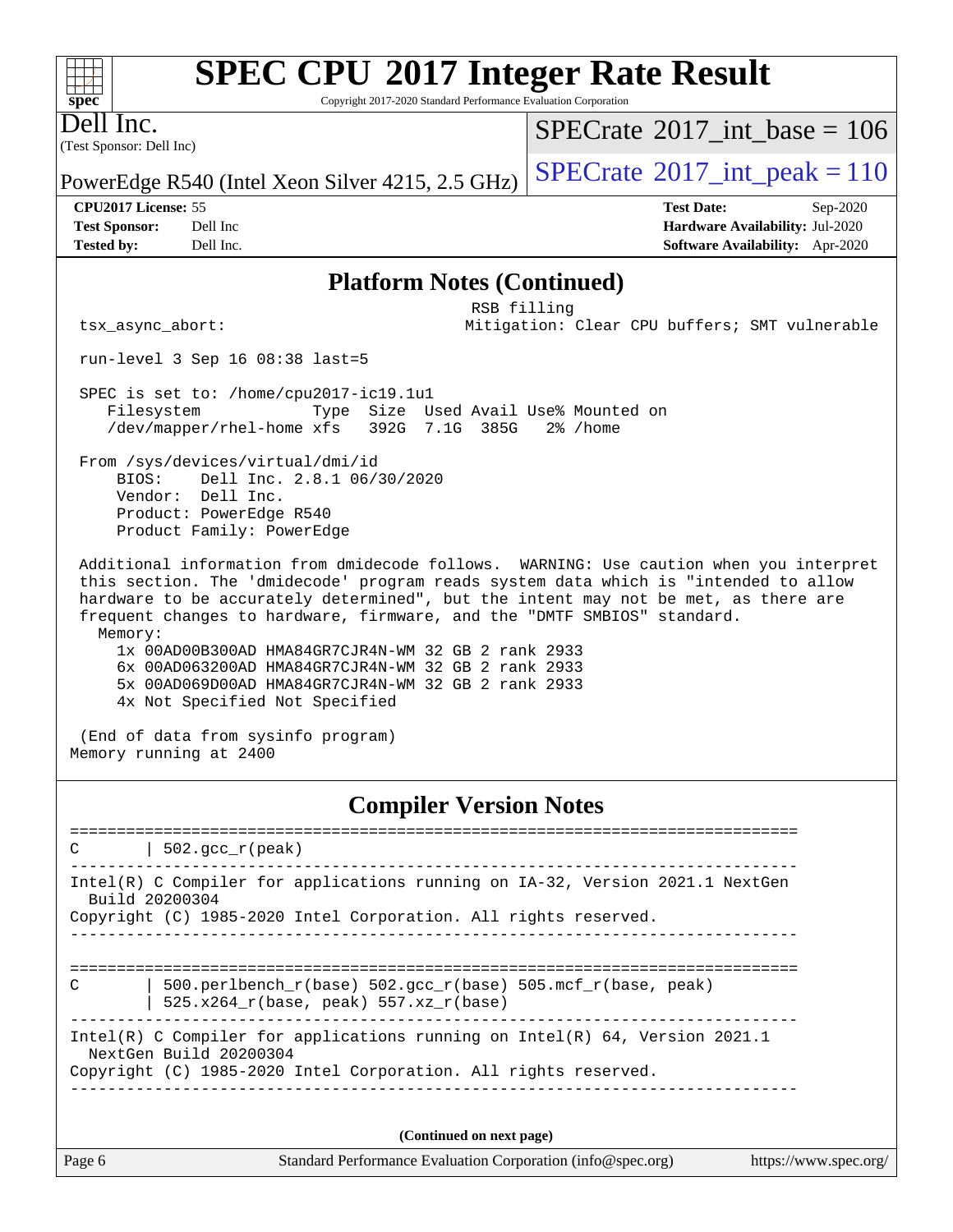#### $\pm\,\mu$ **[spec](http://www.spec.org/)**

# **[SPEC CPU](http://www.spec.org/auto/cpu2017/Docs/result-fields.html#SPECCPU2017IntegerRateResult)[2017 Integer Rate Result](http://www.spec.org/auto/cpu2017/Docs/result-fields.html#SPECCPU2017IntegerRateResult)**

Copyright 2017-2020 Standard Performance Evaluation Corporation

(Test Sponsor: Dell Inc) Dell Inc.

 $SPECrate$ <sup>®</sup>[2017\\_int\\_base =](http://www.spec.org/auto/cpu2017/Docs/result-fields.html#SPECrate2017intbase) 106

PowerEdge R540 (Intel Xeon Silver 4215, 2.5 GHz)  $\left|$  [SPECrate](http://www.spec.org/auto/cpu2017/Docs/result-fields.html#SPECrate2017intpeak)<sup>®</sup>[2017\\_int\\_peak = 1](http://www.spec.org/auto/cpu2017/Docs/result-fields.html#SPECrate2017intpeak)10

**[CPU2017 License:](http://www.spec.org/auto/cpu2017/Docs/result-fields.html#CPU2017License)** 55 **[Test Date:](http://www.spec.org/auto/cpu2017/Docs/result-fields.html#TestDate)** Sep-2020 **[Test Sponsor:](http://www.spec.org/auto/cpu2017/Docs/result-fields.html#TestSponsor)** Dell Inc **[Hardware Availability:](http://www.spec.org/auto/cpu2017/Docs/result-fields.html#HardwareAvailability)** Jul-2020 **[Tested by:](http://www.spec.org/auto/cpu2017/Docs/result-fields.html#Testedby)** Dell Inc. **[Software Availability:](http://www.spec.org/auto/cpu2017/Docs/result-fields.html#SoftwareAvailability)** Apr-2020

### **[Compiler Version Notes \(Continued\)](http://www.spec.org/auto/cpu2017/Docs/result-fields.html#CompilerVersionNotes)**

| Intel(R) C Compiler for applications running on IA-32, Version 2021.1 NextGen<br>Build 20200304<br>Copyright (C) 1985-2020 Intel Corporation. All rights reserved.<br>500.perlbench_r(base) 502.gcc_r(base) 505.mcf_r(base, peak)<br>С<br>525.x264_r(base, peak) 557.xz_r(base)<br>Intel(R) C Compiler for applications running on Intel(R) 64, Version 2021.1<br>(Continued on next page) |  |
|--------------------------------------------------------------------------------------------------------------------------------------------------------------------------------------------------------------------------------------------------------------------------------------------------------------------------------------------------------------------------------------------|--|
|                                                                                                                                                                                                                                                                                                                                                                                            |  |
|                                                                                                                                                                                                                                                                                                                                                                                            |  |
|                                                                                                                                                                                                                                                                                                                                                                                            |  |
|                                                                                                                                                                                                                                                                                                                                                                                            |  |
| $\vert$ 502.gcc_r(peak)<br>$\mathbf C$                                                                                                                                                                                                                                                                                                                                                     |  |
| Intel(R) C Intel(R) 64 Compiler for applications running on Intel(R) 64,<br>Version 19.1.1.217 Build 20200306<br>Copyright (C) 1985-2020 Intel Corporation. All rights reserved.                                                                                                                                                                                                           |  |
| 500.perlbench_r(peak) 557.xz_r(peak)                                                                                                                                                                                                                                                                                                                                                       |  |
| Intel(R) C Compiler for applications running on Intel(R) 64, Version 2021.1<br>NextGen Build 20200304<br>Copyright (C) 1985-2020 Intel Corporation. All rights reserved.                                                                                                                                                                                                                   |  |
| 500.perlbench_r(base) 502.gcc_r(base) 505.mcf_r(base, peak)<br>C<br>525.x264_r(base, peak) 557.xz_r(base)                                                                                                                                                                                                                                                                                  |  |
| Intel(R) C Compiler for applications running on IA-32, Version 2021.1 NextGen<br>Build 20200304<br>Copyright (C) 1985-2020 Intel Corporation. All rights reserved.                                                                                                                                                                                                                         |  |
| $502.\text{gcc\_r}(\text{peak})$<br>C.                                                                                                                                                                                                                                                                                                                                                     |  |
| Intel(R) C Intel(R) 64 Compiler for applications running on Intel(R) 64,<br>Version 19.1.1.217 Build 20200306<br>Copyright (C) 1985-2020 Intel Corporation. All rights reserved.                                                                                                                                                                                                           |  |
| 500.perlbench_r(peak) 557.xz_r(peak)<br>C.                                                                                                                                                                                                                                                                                                                                                 |  |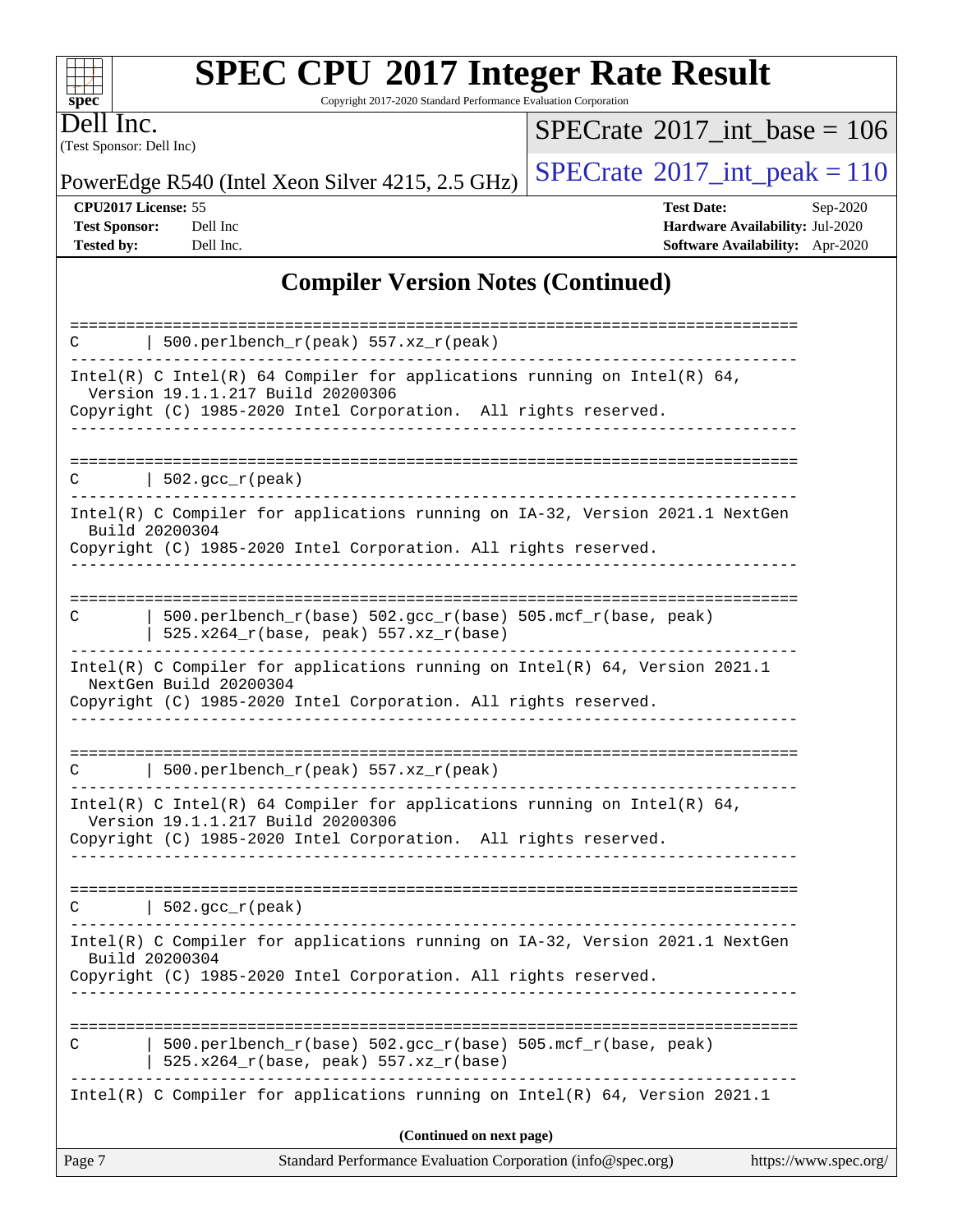Copyright 2017-2020 Standard Performance Evaluation Corporation

(Test Sponsor: Dell Inc) Dell Inc.

**[spec](http://www.spec.org/)**

 $+\!+\!$ 

 $SPECTate$ <sup>®</sup>[2017\\_int\\_base =](http://www.spec.org/auto/cpu2017/Docs/result-fields.html#SPECrate2017intbase) 106

PowerEdge R540 (Intel Xeon Silver 4215, 2.5 GHz)  $\left|$  [SPECrate](http://www.spec.org/auto/cpu2017/Docs/result-fields.html#SPECrate2017intpeak)<sup>®</sup>[2017\\_int\\_peak = 1](http://www.spec.org/auto/cpu2017/Docs/result-fields.html#SPECrate2017intpeak)10

**[CPU2017 License:](http://www.spec.org/auto/cpu2017/Docs/result-fields.html#CPU2017License)** 55 **[Test Date:](http://www.spec.org/auto/cpu2017/Docs/result-fields.html#TestDate)** Sep-2020 **[Test Sponsor:](http://www.spec.org/auto/cpu2017/Docs/result-fields.html#TestSponsor)** Dell Inc **[Hardware Availability:](http://www.spec.org/auto/cpu2017/Docs/result-fields.html#HardwareAvailability)** Jul-2020 **[Tested by:](http://www.spec.org/auto/cpu2017/Docs/result-fields.html#Testedby)** Dell Inc. **[Software Availability:](http://www.spec.org/auto/cpu2017/Docs/result-fields.html#SoftwareAvailability)** Apr-2020

### **[Compiler Version Notes \(Continued\)](http://www.spec.org/auto/cpu2017/Docs/result-fields.html#CompilerVersionNotes)**

| NextGen Build 20200304<br>Copyright (C) 1985-2020 Intel Corporation. All rights reserved.                                                                                              |
|----------------------------------------------------------------------------------------------------------------------------------------------------------------------------------------|
| 500.perlbench_r(peak) $557. xz_r$ (peak)<br>C                                                                                                                                          |
| Intel(R) C Intel(R) 64 Compiler for applications running on Intel(R) 64,<br>Version 19.1.1.217 Build 20200306<br>Copyright (C) 1985-2020 Intel Corporation. All rights reserved.       |
| 520.omnetpp r(base, peak) 523.xalancbmk r(base, peak)<br>$C++$<br>$531.\n$ deepsjeng r(base, peak) $541.\n$ leela r(base, peak)                                                        |
| Intel(R) $C++$ Compiler for applications running on Intel(R) 64, Version 2021.1<br>NextGen Build 20200304<br>Copyright (C) 1985-2020 Intel Corporation. All rights reserved.           |
| Fortran   548.exchange2 $r(base, peak)$                                                                                                                                                |
| Intel(R) Fortran Intel(R) 64 Compiler for applications running on Intel(R)<br>64, Version 19.1.1.217 Build 20200306<br>Copyright (C) 1985-2020 Intel Corporation. All rights reserved. |
|                                                                                                                                                                                        |

## **[Base Compiler Invocation](http://www.spec.org/auto/cpu2017/Docs/result-fields.html#BaseCompilerInvocation)**

[C benchmarks](http://www.spec.org/auto/cpu2017/Docs/result-fields.html#Cbenchmarks):

[icc](http://www.spec.org/cpu2017/results/res2020q4/cpu2017-20200928-24069.flags.html#user_CCbase_intel_icc_66fc1ee009f7361af1fbd72ca7dcefbb700085f36577c54f309893dd4ec40d12360134090235512931783d35fd58c0460139e722d5067c5574d8eaf2b3e37e92)

[C++ benchmarks:](http://www.spec.org/auto/cpu2017/Docs/result-fields.html#CXXbenchmarks) [icpc](http://www.spec.org/cpu2017/results/res2020q4/cpu2017-20200928-24069.flags.html#user_CXXbase_intel_icpc_c510b6838c7f56d33e37e94d029a35b4a7bccf4766a728ee175e80a419847e808290a9b78be685c44ab727ea267ec2f070ec5dc83b407c0218cded6866a35d07)

[Fortran benchmarks](http://www.spec.org/auto/cpu2017/Docs/result-fields.html#Fortranbenchmarks): [ifort](http://www.spec.org/cpu2017/results/res2020q4/cpu2017-20200928-24069.flags.html#user_FCbase_intel_ifort_8111460550e3ca792625aed983ce982f94888b8b503583aa7ba2b8303487b4d8a21a13e7191a45c5fd58ff318f48f9492884d4413fa793fd88dd292cad7027ca)

## **[Base Portability Flags](http://www.spec.org/auto/cpu2017/Docs/result-fields.html#BasePortabilityFlags)**

500.perlbench\_r: [-DSPEC\\_LP64](http://www.spec.org/cpu2017/results/res2020q4/cpu2017-20200928-24069.flags.html#b500.perlbench_r_basePORTABILITY_DSPEC_LP64) [-DSPEC\\_LINUX\\_X64](http://www.spec.org/cpu2017/results/res2020q4/cpu2017-20200928-24069.flags.html#b500.perlbench_r_baseCPORTABILITY_DSPEC_LINUX_X64)

**(Continued on next page)**

Page 8 Standard Performance Evaluation Corporation [\(info@spec.org\)](mailto:info@spec.org) <https://www.spec.org/>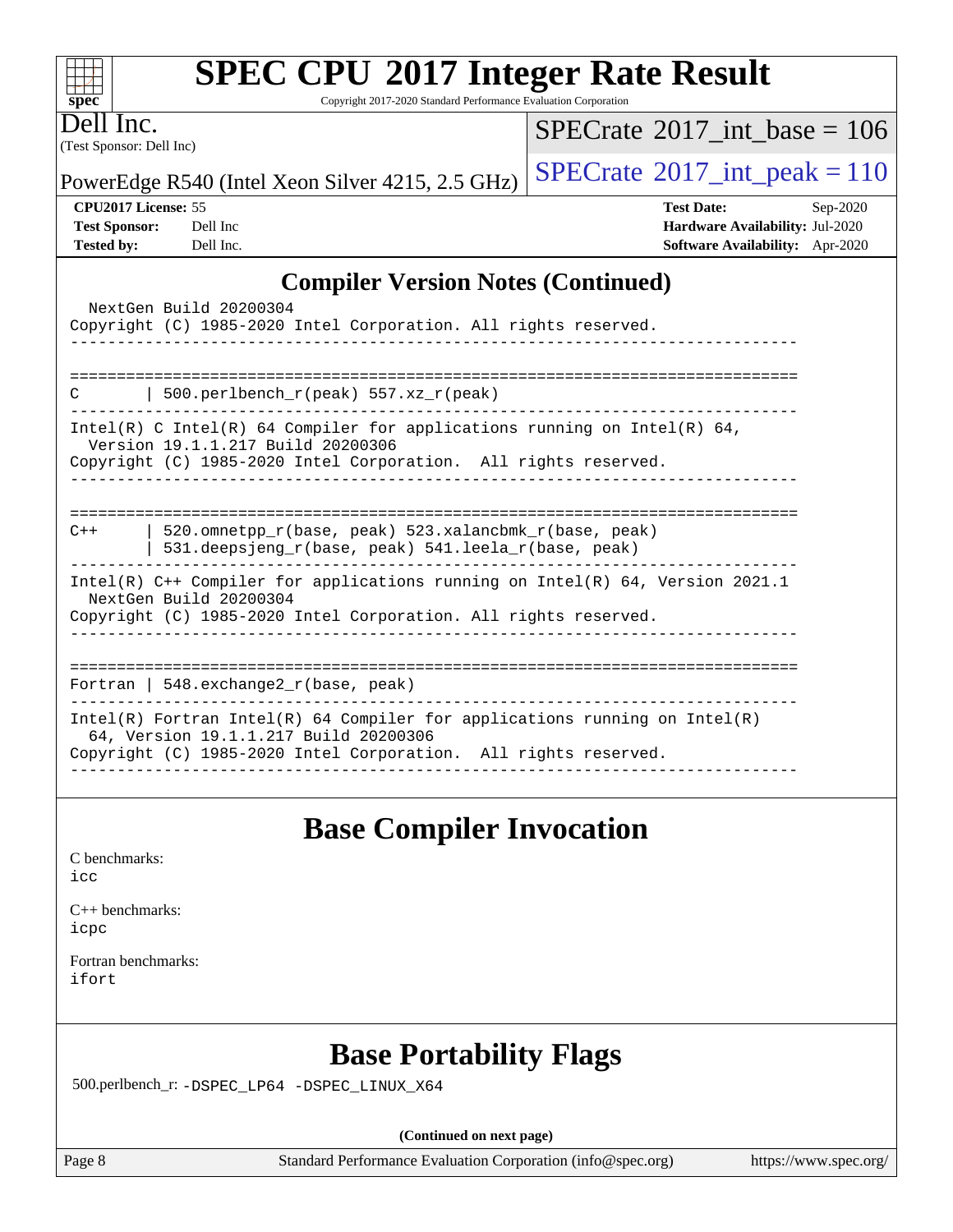#### $\pm\pm\tau$ **[spec](http://www.spec.org/)**

# **[SPEC CPU](http://www.spec.org/auto/cpu2017/Docs/result-fields.html#SPECCPU2017IntegerRateResult)[2017 Integer Rate Result](http://www.spec.org/auto/cpu2017/Docs/result-fields.html#SPECCPU2017IntegerRateResult)**

Copyright 2017-2020 Standard Performance Evaluation Corporation

(Test Sponsor: Dell Inc) Dell Inc.

 $SPECTate$ <sup>®</sup>[2017\\_int\\_base =](http://www.spec.org/auto/cpu2017/Docs/result-fields.html#SPECrate2017intbase) 106

PowerEdge R540 (Intel Xeon Silver 4215, 2.5 GHz)  $\left|$  [SPECrate](http://www.spec.org/auto/cpu2017/Docs/result-fields.html#SPECrate2017intpeak)<sup>®</sup>[2017\\_int\\_peak = 1](http://www.spec.org/auto/cpu2017/Docs/result-fields.html#SPECrate2017intpeak)10

**[CPU2017 License:](http://www.spec.org/auto/cpu2017/Docs/result-fields.html#CPU2017License)** 55 **[Test Date:](http://www.spec.org/auto/cpu2017/Docs/result-fields.html#TestDate)** Sep-2020 **[Test Sponsor:](http://www.spec.org/auto/cpu2017/Docs/result-fields.html#TestSponsor)** Dell Inc **[Hardware Availability:](http://www.spec.org/auto/cpu2017/Docs/result-fields.html#HardwareAvailability)** Jul-2020 **[Tested by:](http://www.spec.org/auto/cpu2017/Docs/result-fields.html#Testedby)** Dell Inc. **[Software Availability:](http://www.spec.org/auto/cpu2017/Docs/result-fields.html#SoftwareAvailability)** Apr-2020

# **[Base Portability Flags \(Continued\)](http://www.spec.org/auto/cpu2017/Docs/result-fields.html#BasePortabilityFlags)**

 502.gcc\_r: [-DSPEC\\_LP64](http://www.spec.org/cpu2017/results/res2020q4/cpu2017-20200928-24069.flags.html#suite_basePORTABILITY502_gcc_r_DSPEC_LP64) 505.mcf\_r: [-DSPEC\\_LP64](http://www.spec.org/cpu2017/results/res2020q4/cpu2017-20200928-24069.flags.html#suite_basePORTABILITY505_mcf_r_DSPEC_LP64) 520.omnetpp\_r: [-DSPEC\\_LP64](http://www.spec.org/cpu2017/results/res2020q4/cpu2017-20200928-24069.flags.html#suite_basePORTABILITY520_omnetpp_r_DSPEC_LP64) 523.xalancbmk\_r: [-DSPEC\\_LP64](http://www.spec.org/cpu2017/results/res2020q4/cpu2017-20200928-24069.flags.html#suite_basePORTABILITY523_xalancbmk_r_DSPEC_LP64) [-DSPEC\\_LINUX](http://www.spec.org/cpu2017/results/res2020q4/cpu2017-20200928-24069.flags.html#b523.xalancbmk_r_baseCXXPORTABILITY_DSPEC_LINUX) 525.x264\_r: [-DSPEC\\_LP64](http://www.spec.org/cpu2017/results/res2020q4/cpu2017-20200928-24069.flags.html#suite_basePORTABILITY525_x264_r_DSPEC_LP64) 531.deepsjeng\_r: [-DSPEC\\_LP64](http://www.spec.org/cpu2017/results/res2020q4/cpu2017-20200928-24069.flags.html#suite_basePORTABILITY531_deepsjeng_r_DSPEC_LP64) 541.leela\_r: [-DSPEC\\_LP64](http://www.spec.org/cpu2017/results/res2020q4/cpu2017-20200928-24069.flags.html#suite_basePORTABILITY541_leela_r_DSPEC_LP64) 548.exchange2\_r: [-DSPEC\\_LP64](http://www.spec.org/cpu2017/results/res2020q4/cpu2017-20200928-24069.flags.html#suite_basePORTABILITY548_exchange2_r_DSPEC_LP64) 557.xz\_r: [-DSPEC\\_LP64](http://www.spec.org/cpu2017/results/res2020q4/cpu2017-20200928-24069.flags.html#suite_basePORTABILITY557_xz_r_DSPEC_LP64)

# **[Base Optimization Flags](http://www.spec.org/auto/cpu2017/Docs/result-fields.html#BaseOptimizationFlags)**

#### [C benchmarks](http://www.spec.org/auto/cpu2017/Docs/result-fields.html#Cbenchmarks):

```
-m64 -qnextgen -std=c11
-Wl,-plugin-opt=-x86-branches-within-32B-boundaries -Wl,-z,muldefs
-xCORE-AVX512 -O3 -ffast-math -flto -mfpmath=sse -funroll-loops
-fuse-ld=gold -qopt-mem-layout-trans=4
-L/usr/local/IntelCompiler19/compilers_and_libraries_2020.1.217/linux/compiler/lib/intel64_lin
-lqkmalloc
```
#### [C++ benchmarks](http://www.spec.org/auto/cpu2017/Docs/result-fields.html#CXXbenchmarks):

```
-m64 -qnextgen -Wl,-plugin-opt=-x86-branches-within-32B-boundaries
-Wl,-z,muldefs -xCORE-AVX512 -O3 -ffast-math -flto -mfpmath=sse
-funroll-loops -fuse-ld=gold -qopt-mem-layout-trans=4
-L/usr/local/IntelCompiler19/compilers_and_libraries_2020.1.217/linux/compiler/lib/intel64_lin
-lqkmalloc
```
#### [Fortran benchmarks:](http://www.spec.org/auto/cpu2017/Docs/result-fields.html#Fortranbenchmarks)

```
-m64 -Wl,-plugin-opt=-x86-branches-within-32B-boundaries -Wl,-z,muldefs
-xCORE-AVX512 -O3 -ipo -no-prec-div -qopt-mem-layout-trans=4
-nostandard-realloc-lhs -align array32byte -auto
-mbranches-within-32B-boundaries
-L/usr/local/IntelCompiler19/compilers_and_libraries_2020.1.217/linux/compiler/lib/intel64_lin
-lqkmalloc
```
## **[Peak Compiler Invocation](http://www.spec.org/auto/cpu2017/Docs/result-fields.html#PeakCompilerInvocation)**

[C benchmarks](http://www.spec.org/auto/cpu2017/Docs/result-fields.html#Cbenchmarks):  $i$ cc

[C++ benchmarks:](http://www.spec.org/auto/cpu2017/Docs/result-fields.html#CXXbenchmarks) [icpc](http://www.spec.org/cpu2017/results/res2020q4/cpu2017-20200928-24069.flags.html#user_CXXpeak_intel_icpc_c510b6838c7f56d33e37e94d029a35b4a7bccf4766a728ee175e80a419847e808290a9b78be685c44ab727ea267ec2f070ec5dc83b407c0218cded6866a35d07)

**(Continued on next page)**

Page 9 Standard Performance Evaluation Corporation [\(info@spec.org\)](mailto:info@spec.org) <https://www.spec.org/>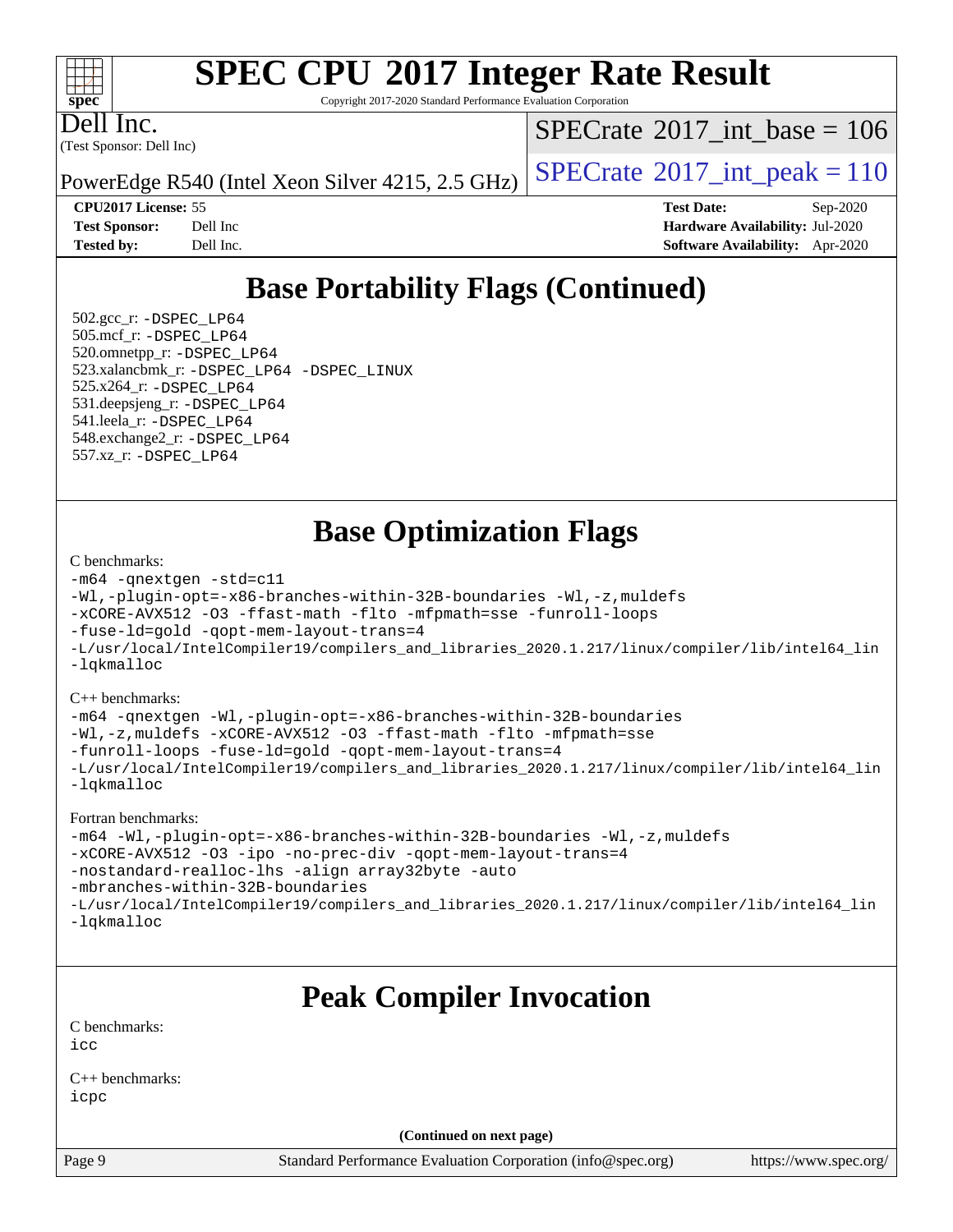# **[SPEC CPU](http://www.spec.org/auto/cpu2017/Docs/result-fields.html#SPECCPU2017IntegerRateResult)[2017 Integer Rate Result](http://www.spec.org/auto/cpu2017/Docs/result-fields.html#SPECCPU2017IntegerRateResult)**

Copyright 2017-2020 Standard Performance Evaluation Corporation

Dell Inc.

**[spec](http://www.spec.org/)**

 $\pm\pm\tau$ 

(Test Sponsor: Dell Inc)

 $SPECTate$ <sup>®</sup>[2017\\_int\\_base =](http://www.spec.org/auto/cpu2017/Docs/result-fields.html#SPECrate2017intbase) 106

PowerEdge R540 (Intel Xeon Silver 4215, 2.5 GHz)  $\left|$  [SPECrate](http://www.spec.org/auto/cpu2017/Docs/result-fields.html#SPECrate2017intpeak)<sup>®</sup>[2017\\_int\\_peak = 1](http://www.spec.org/auto/cpu2017/Docs/result-fields.html#SPECrate2017intpeak)10

**[Tested by:](http://www.spec.org/auto/cpu2017/Docs/result-fields.html#Testedby)** Dell Inc. **[Software Availability:](http://www.spec.org/auto/cpu2017/Docs/result-fields.html#SoftwareAvailability)** Apr-2020

**[CPU2017 License:](http://www.spec.org/auto/cpu2017/Docs/result-fields.html#CPU2017License)** 55 **[Test Date:](http://www.spec.org/auto/cpu2017/Docs/result-fields.html#TestDate)** Sep-2020 **[Test Sponsor:](http://www.spec.org/auto/cpu2017/Docs/result-fields.html#TestSponsor)** Dell Inc **[Hardware Availability:](http://www.spec.org/auto/cpu2017/Docs/result-fields.html#HardwareAvailability)** Jul-2020

## **[Peak Compiler Invocation \(Continued\)](http://www.spec.org/auto/cpu2017/Docs/result-fields.html#PeakCompilerInvocation)**

[Fortran benchmarks](http://www.spec.org/auto/cpu2017/Docs/result-fields.html#Fortranbenchmarks): [ifort](http://www.spec.org/cpu2017/results/res2020q4/cpu2017-20200928-24069.flags.html#user_FCpeak_intel_ifort_8111460550e3ca792625aed983ce982f94888b8b503583aa7ba2b8303487b4d8a21a13e7191a45c5fd58ff318f48f9492884d4413fa793fd88dd292cad7027ca)

## **[Peak Portability Flags](http://www.spec.org/auto/cpu2017/Docs/result-fields.html#PeakPortabilityFlags)**

 500.perlbench\_r: [-DSPEC\\_LP64](http://www.spec.org/cpu2017/results/res2020q4/cpu2017-20200928-24069.flags.html#b500.perlbench_r_peakPORTABILITY_DSPEC_LP64) [-DSPEC\\_LINUX\\_X64](http://www.spec.org/cpu2017/results/res2020q4/cpu2017-20200928-24069.flags.html#b500.perlbench_r_peakCPORTABILITY_DSPEC_LINUX_X64) 502.gcc\_r: [-D\\_FILE\\_OFFSET\\_BITS=64](http://www.spec.org/cpu2017/results/res2020q4/cpu2017-20200928-24069.flags.html#user_peakPORTABILITY502_gcc_r_file_offset_bits_64_5ae949a99b284ddf4e95728d47cb0843d81b2eb0e18bdfe74bbf0f61d0b064f4bda2f10ea5eb90e1dcab0e84dbc592acfc5018bc955c18609f94ddb8d550002c) 505.mcf\_r: [-DSPEC\\_LP64](http://www.spec.org/cpu2017/results/res2020q4/cpu2017-20200928-24069.flags.html#suite_peakPORTABILITY505_mcf_r_DSPEC_LP64) 520.omnetpp\_r: [-DSPEC\\_LP64](http://www.spec.org/cpu2017/results/res2020q4/cpu2017-20200928-24069.flags.html#suite_peakPORTABILITY520_omnetpp_r_DSPEC_LP64) 523.xalancbmk\_r: [-DSPEC\\_LP64](http://www.spec.org/cpu2017/results/res2020q4/cpu2017-20200928-24069.flags.html#suite_peakPORTABILITY523_xalancbmk_r_DSPEC_LP64) [-DSPEC\\_LINUX](http://www.spec.org/cpu2017/results/res2020q4/cpu2017-20200928-24069.flags.html#b523.xalancbmk_r_peakCXXPORTABILITY_DSPEC_LINUX) 525.x264\_r: [-DSPEC\\_LP64](http://www.spec.org/cpu2017/results/res2020q4/cpu2017-20200928-24069.flags.html#suite_peakPORTABILITY525_x264_r_DSPEC_LP64) 531.deepsjeng\_r: [-DSPEC\\_LP64](http://www.spec.org/cpu2017/results/res2020q4/cpu2017-20200928-24069.flags.html#suite_peakPORTABILITY531_deepsjeng_r_DSPEC_LP64) 541.leela\_r: [-DSPEC\\_LP64](http://www.spec.org/cpu2017/results/res2020q4/cpu2017-20200928-24069.flags.html#suite_peakPORTABILITY541_leela_r_DSPEC_LP64) 548.exchange2\_r: [-DSPEC\\_LP64](http://www.spec.org/cpu2017/results/res2020q4/cpu2017-20200928-24069.flags.html#suite_peakPORTABILITY548_exchange2_r_DSPEC_LP64) 557.xz\_r: [-DSPEC\\_LP64](http://www.spec.org/cpu2017/results/res2020q4/cpu2017-20200928-24069.flags.html#suite_peakPORTABILITY557_xz_r_DSPEC_LP64)

## **[Peak Optimization Flags](http://www.spec.org/auto/cpu2017/Docs/result-fields.html#PeakOptimizationFlags)**

[C benchmarks](http://www.spec.org/auto/cpu2017/Docs/result-fields.html#Cbenchmarks):

```
 500.perlbench_r: -Wl,-z,muldefs -prof-gen(pass 1) -prof-use(pass 2)
-xCORE-AVX512 -ipo -O3 -no-prec-div
-qopt-mem-layout-trans=4 -fno-strict-overflow
-mbranches-within-32B-boundaries
-L/usr/local/IntelCompiler19/compilers_and_libraries_2020.1.217/linux/compiler/lib/intel64_lin
-lqkmalloc
 502.gcc_r: -m32
-L/usr/local/IntelCompiler19/compilers_and_libraries_2020.1.217/linux/compiler/lib/ia32_lin
-std=gnu89
-Wl,-plugin-opt=-x86-branches-within-32B-boundaries
-Wl,-z,muldefs -fprofile-generate(pass 1)
-fprofile-use=default.profdata(pass 2) -xCORE-AVX512 -flto
-Ofast(pass 1) -O3 -ffast-math -qnextgen -fuse-ld=gold
-qopt-mem-layout-trans=4 -L/usr/local/jemalloc32-5.0.1/lib
-ljemalloc
 505.mcf_r: basepeak = yes
                                      (Continued on next page)
```